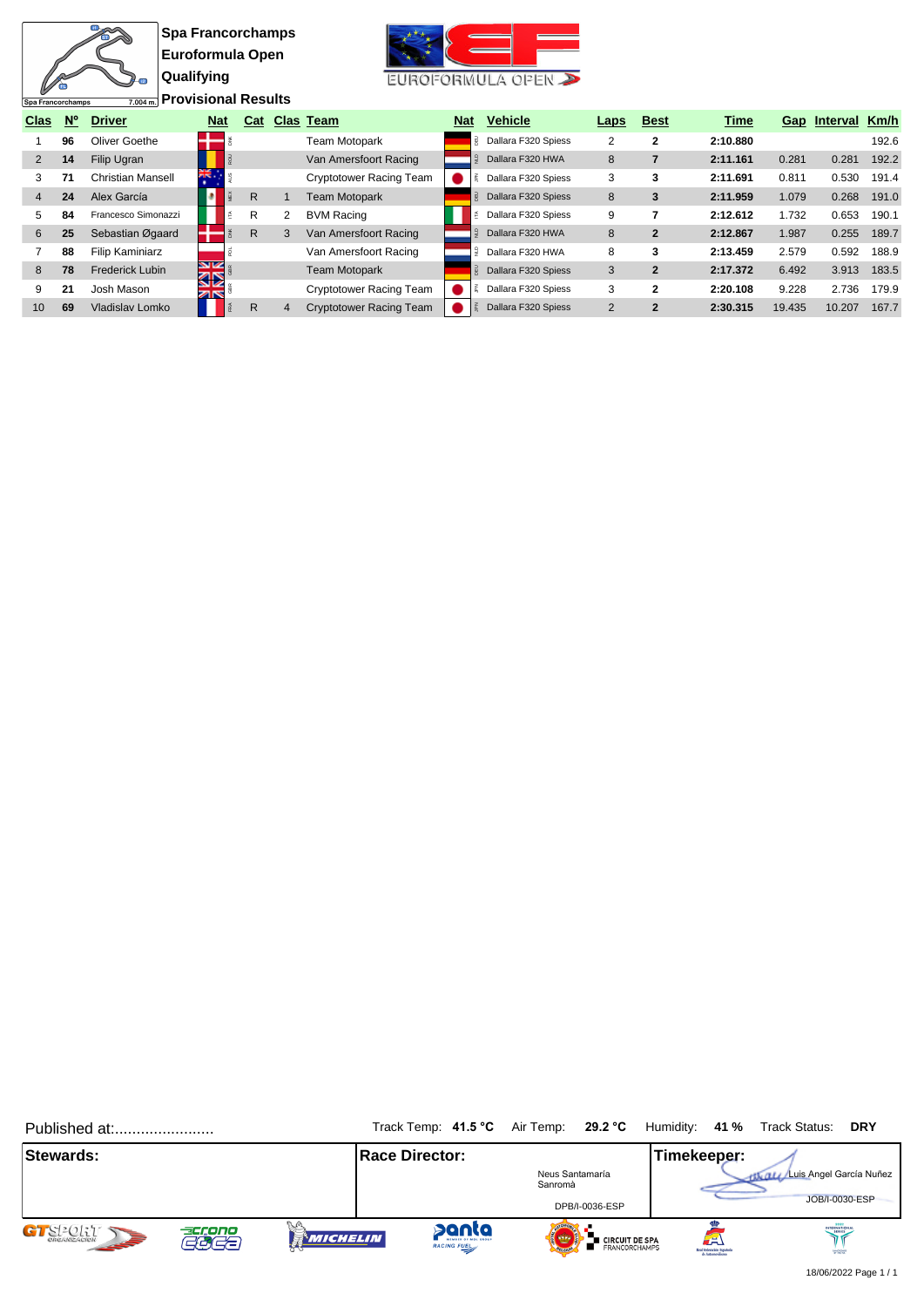| Spa Francorchamps |             | $-12$<br>7.004 m.        | <b>Qualifying</b> | <b>Spa Francorchamps</b><br>Euroformula Open |     |                | Provisional Results by Category |            | EUROFORMULA OPEN    |                |                |          |        |              |       |
|-------------------|-------------|--------------------------|-------------------|----------------------------------------------|-----|----------------|---------------------------------|------------|---------------------|----------------|----------------|----------|--------|--------------|-------|
| <b>Clas</b>       | $N^{\circ}$ | <b>Driver</b>            |                   | <b>Nat</b>                                   | Cat |                | <b>Clas Team</b>                | <b>Nat</b> | <b>Vehicle</b>      | Laps           | <b>Best</b>    | Time     |        | Gap Interval | Km/h  |
|                   | 96          | Oliver Goethe            |                   |                                              |     |                | <b>Team Motopark</b>            |            | Dallara F320 Spiess | 2              | $\mathbf{2}$   | 2:10.880 |        |              | 192.6 |
| 2                 | 14          | Filip Ugran              |                   |                                              |     |                | Van Amersfoort Racing           |            | Dallara F320 HWA    | 8              | $\overline{7}$ | 2:11.161 | 0.281  | 0.281        | 192.2 |
| 3                 | 71          | <b>Christian Mansell</b> |                   | ÷Ă.                                          |     |                | <b>Cryptotower Racing Team</b>  |            | Dallara F320 Spiess | 3              | 3              | 2:11.691 | 0.811  | 0.530        | 191.4 |
| 4                 | 88          | <b>Filip Kaminiarz</b>   |                   |                                              |     |                | Van Amersfoort Racing           |            | Dallara F320 HWA    | 8              | 3              | 2:13.459 | 2.579  | 1.768        | 188.9 |
| 5                 | 78          | Frederick Lubin          |                   | NZ<br>ସ⊠                                     |     |                | <b>Team Motopark</b>            | Ρ,         | Dallara F320 Spiess | 3              | $\mathbf{2}$   | 2:17.372 | 6.492  | 3.913        | 183.5 |
| 6                 | 21          | Josh Mason               |                   | <b>ZIN</b>                                   |     |                | <b>Cryptotower Racing Team</b>  |            | Dallara F320 Spiess | 3              | $\overline{2}$ | 2:20.108 | 9.228  | 2.736        | 179.9 |
|                   |             | <b>Rookie</b>            |                   |                                              |     |                |                                 |            |                     |                |                |          |        |              |       |
|                   | 24          | Alex García              |                   |                                              | R   |                | Team Motopark                   | <b>BED</b> | Dallara F320 Spiess | 8              | 3              | 2:11.959 |        |              | 191.0 |
| 2                 | 84          | Francesco Simonazzi      |                   |                                              | R   | $\overline{2}$ | <b>BVM Racing</b>               |            | Dallara F320 Spiess | 9              | $\overline{7}$ | 2:12.612 | 0.653  | 0.653        | 190.1 |
| 3                 | 25          | Sebastian Øgaard         |                   |                                              | R   | 3              | Van Amersfoort Racing           |            | Dallara F320 HWA    | 8              | $\mathbf{2}$   | 2:12.867 | 0.908  | 0.255        | 189.7 |
| 4                 | 69          | Vladislav Lomko          |                   |                                              | R.  |                | <b>Cryptotower Racing Team</b>  |            | Dallara F320 Spiess | $\overline{2}$ | $\overline{2}$ | 2:30.315 | 18.356 | 17.448       | 167.7 |

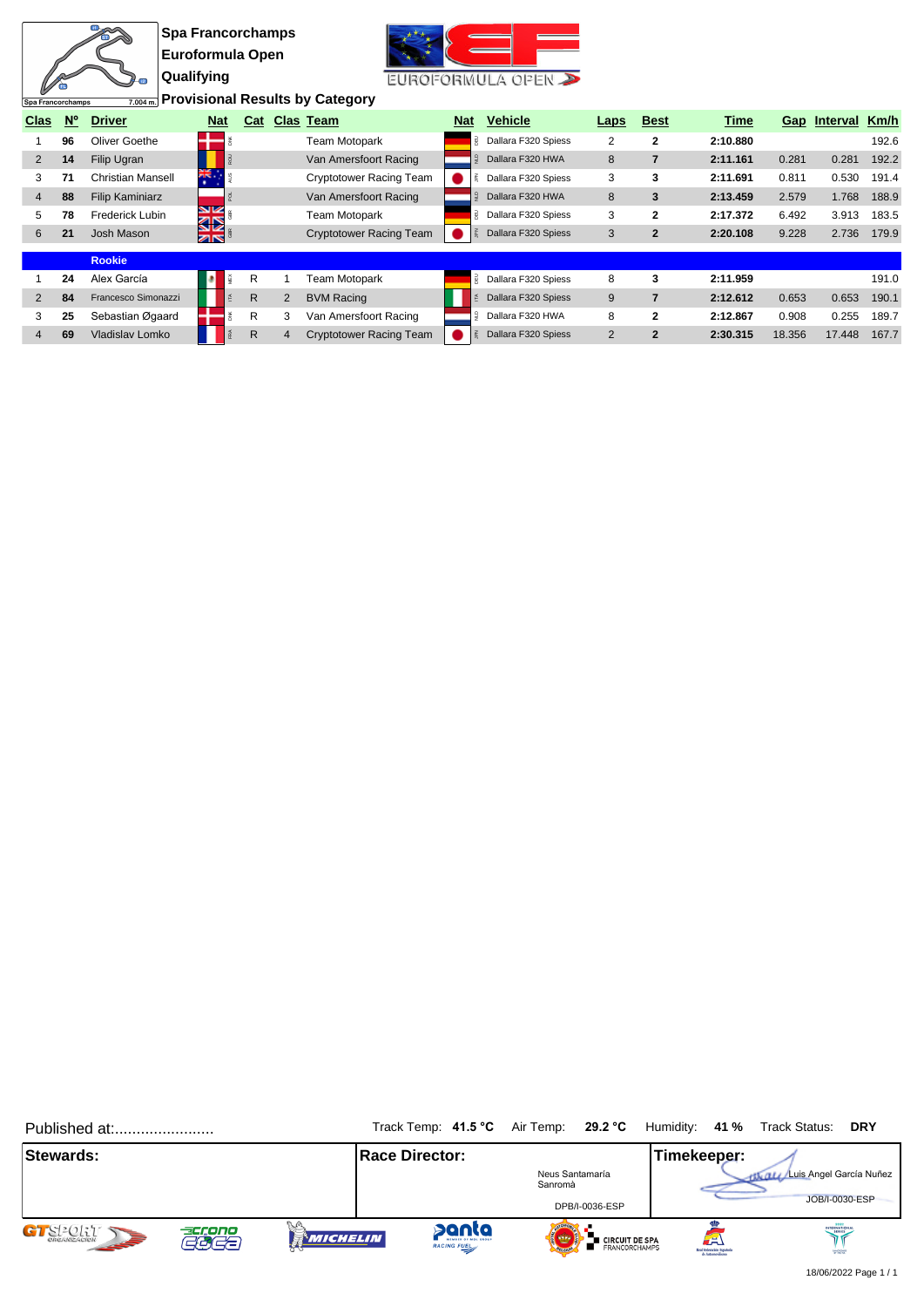$\frac{m}{m}$ N ø **Lap Analysis**Spa Francorchamps

**Spa Francorchamps Euroformula Open Qualifying**



| 14             |              | Filip Ugran              |          |          |        | Dallara F320 HWA 78            |                |              | <b>Frederick Lubin</b> |          |          |        | Dallara F320 Spiess   |
|----------------|--------------|--------------------------|----------|----------|--------|--------------------------------|----------------|--------------|------------------------|----------|----------|--------|-----------------------|
|                |              |                          |          |          |        | Van Amersfoort Racing          |                |              |                        |          |          |        | <b>Team Motopark</b>  |
| $Lap$ $D$      | <b>Time</b>  | Sector 1                 | Sector 2 | Sector 3 | T. Spd | <b>Elapsed</b>                 | $Lap$ $D$      | <b>Time</b>  | Sector 1               | Sector 2 | Sector 3 | T. Spd | <b>Elapsed</b>        |
| $\mathbf{1}$   | 12:09:57.186 | 12:07:58.848             | 1:14.391 | 43.947   |        | 192.1 12:09:57.186             | $\mathbf{1}$   | 12:26:38.287 | 12:24:55.139           | 1:05.823 | 37.325   |        | 231.2 12:26:38.287    |
| $\overline{2}$ | 2:12.148     | 39.415                   | 57.749   | 34.984   |        | 244.3 12:12:09.334             | $\overline{2}$ | 2:17.372     | 40.805                 | 1:01.246 | 35.321   |        | 240.5 12:28:55.659    |
| 3              | 2:12.121     | 39.229                   | 57.517   | 35.375   |        | 247.7 12:14:21.455             | 3              | 2:43.940 P   | 39.430                 | 1:00.120 | 1:04.390 |        | 243.2 12:31:39.599    |
| 4              | 2:23.286 P   | 39.942                   | 58.746   | 44.598   |        | 242.6 12:16:44.741 84          |                |              | Francesco Simonazzi    |          |          |        | Dallara F320 Spiess   |
| 5              | 7:07.214     | 5:19.931                 | 1:08.671 | 38.612   |        | 162.1 12:23:51.955             |                | Rookie       |                        |          |          |        | <b>BVM Racing</b>     |
| 6              | 2:17.119     | 39.663                   | 59.304   | 38.152   |        | 242.6 12:26:09.074             | Lap D          | <b>Time</b>  | Sector 1               | Sector 2 | Sector 3 | T. Spd | <b>Elapsed</b>        |
| $\overline{7}$ | 2:11.161     | 39.192                   | 57.316   | 34.653   |        | 247.7 12:28:20.235             | $\mathbf{1}$   | 12:09:26.523 | 12:07:48.495           | 1:01.796 | 36.232   |        | 231.2 12:09:26.523    |
| 8              | 2:27.436 P   | 39.768                   | 57.653   | 50.015   |        | 242.1 12:30:47.671             | $\overline{2}$ | 2:13.588     | 39.918                 | 58.129   | 35.541   |        | 238.9 12:11:40.111    |
| 21             |              | Josh Mason               |          |          |        | Dallara F320 Spiess            | 3              | 2:13.206     | 39.841                 | 57.916   | 35.449   |        | 240.5 12:13:53.317    |
|                |              |                          |          |          |        | <b>Cryptotower Racing Team</b> | $\overline{4}$ | 2:13.098     | 39.749                 | 57.800   | 35.549   |        | 240.5 12:16:06.415    |
| $Lap$ D        | Time         | Sector 1                 | Sector 2 | Sector 3 | T. Spd | <b>Elapsed</b>                 | 5              | 2:21.133 P   | 39.732                 | 58.338   | 43.063   |        | 241.0 12:18:27.548    |
| $\mathbf{1}$   | 12:26:32.307 | 12:24:49.424             | 1:04.752 | 38.131   |        | 211.3 12:26:32.307             | 6              | 5:30.063     | 3:40.767               | 1:08.432 | 40.864   |        | 203.0 12:23:57.611    |
| $\overline{2}$ | 2:20.108     | 42.268                   | 1:01.024 | 36.816   |        | 228.8 12:28:52.415             | $\overline{7}$ | 2:12.612     | 39.713                 | 57.542   | 35.357   |        | 241.6 12:26:10.223    |
| 3              | 2:42.398 P   | 39.534                   | 59.192   | 1:03.672 |        | 241.6 12:31:34.813             | 8              | 2:18.510     | 39.398                 | 1:02.010 | 37.102   |        | 247.1 12:28:28.733    |
| 24             |              | Alex García              |          |          |        | Dallara F320 Spiess.           | 9              | 2:22.952 P   | 39.393                 | 57.710   | 45.849   |        | 244.3 12:30:51.685    |
|                | Rookie       |                          |          |          |        | Team Motopark 88               |                |              | <b>Filip Kaminiarz</b> |          |          |        | Dallara F320 HWA      |
| $Lap$ D        | <b>Time</b>  | Sector 1                 | Sector 2 | Sector 3 | T. Spd | <b>Elapsed</b>                 |                |              |                        |          |          |        | Van Amersfoort Racing |
| $\mathbf{1}$   | 12:09:59.402 | 12:08:09.344             | 1:09.187 | 40.871   |        | 215.1 12:09:59.402 Lap D       |                | <b>Time</b>  | Sector 1               | Sector 2 | Sector 3 | T. Spd | <b>Elapsed</b>        |
| $\overline{2}$ | 2:14.732     | 40.356                   | 59.172   | 35.204   |        | 232.7 12:12:14.134             | 1              | 12:10:02.576 | 12:08:05.221           | 1:12.687 | 44.668   |        | 196.0 12:10:02.576    |
| 3              | 2:11.959     | 39.470                   | 57.517   | 34.972   |        | 243.7 12:14:26.093             | $\overline{2}$ | 2:15.972     | 40.172                 | 1:00.153 | 35.647   |        | 242.1 12:12:18.548    |
| 4              | 2:21.659 P   | 39.410                   | 57.622   | 44.627   |        | 246.0 12:16:47.752             | 3              | 2:13.459     | 39.648                 | 58.542   | 35.269   |        | 244.3 12:14:32.007    |
| 5              | 9:29.818     | 7:44.649                 | 1:06.355 | 38.814   |        | 226.4 12:26:17.570             | $\overline{4}$ | 2:13.465     | 39.576                 | 58.617   | 35.272   |        | 243.7 12:16:45.472    |
| 6              | 2:17.597     | 41.761                   | 59.392   | 36.444   |        | 229.2 12:28:35.167             | 5              | 2:23.761 P   | 39.813                 | 1:00.477 | 43.471   |        | 242.6 12:19:09.233    |
| $\overline{7}$ | 2:25.996 P   | 39.446                   | 57.282   | 49.268   |        | 244.3 12:31:01.163             | 6              | 6:46.890     | 5:02.640               | 1:06.678 | 37.572   |        | 214.7 12:25:56.123    |
| 8              | 1:15.803 P   |                          |          | 2:05.071 |        | 12:32:16.966                   | 7              | 2:30.385     | 41.789                 | 1:10.397 | 38.199   |        | 211.3 12:28:26.508    |
| 25             |              | Sebastian Øgaard         |          |          |        | Dallara F320 HWA               | 8              | 2:23.803 P   | 39.292                 | 58.324   | 46.187   |        | 246.0 12:30:50.311    |
|                | Rookie       |                          |          |          |        | Van Amersfoort Racing          | 96             |              | <b>Oliver Goethe</b>   |          |          |        | Dallara F320 Spiess   |
| $Lap$ D        | <b>Time</b>  | Sector 1                 | Sector 2 | Sector 3 | T. Spd | <u>Elapsed</u>                 |                |              |                        |          |          |        | <b>Team Motopark</b>  |
| $\mathbf{1}$   | 12:09:55.123 | 12:07:59.807             | 1:14.869 | 40.447   |        | 196.3 12:09:55.123             | $Lap$ D        | <b>Time</b>  | Sector 1               | Sector 2 | Sector 3 | T. Spd | <b>Elapsed</b>        |
| 2              | 2:12.867     | 39.961                   | 57.579   | 35.327   |        | 240.0 12:12:07.990             | $\mathbf{1}$   | 12:27:35.786 | 12:25:47.662           | 1:12.769 | 35.355   |        | 233.2 12:27:35.786    |
| 3              | 2:15.484     | 39.820                   | 59.596   | 36.068   |        | 241.0 12:14:23.474             | $\overline{2}$ | 2:10.880     | 39.343                 | 56.793   | 34.744   |        | 244.8 12:29:46.666    |
| 4              | 2:20.179 P   | 39.509                   | 58.406   | 42.264   |        | 244.8 12:16:43.653             | 3              |              | 40.625                 | 1:22.636 |          | 156.5  |                       |
| 5              | 7:10.456     | 5:22.243                 | 1:08.314 | 39.899   |        | 188.4 12:23:54.109             |                |              |                        |          |          |        |                       |
| 6              | 2:13.478     | 39.447                   | 58.663   | 35.368   |        | 244.3 12:26:07.587             |                |              |                        |          |          |        |                       |
| 7              | 2:14.197     | 39.651                   | 57.663   | 36.883   |        | 242.1 12:28:21.784             |                |              |                        |          |          |        |                       |
| 8              | 2:24.225 P   | 39.437                   | 57.404   | 47.384   |        | 245.4 12:30:46.009             |                |              |                        |          |          |        |                       |
| 69             |              | Vladislav Lomko          |          |          |        | Dallara F320 Spiess            |                |              |                        |          |          |        |                       |
|                | Rookie       |                          |          |          |        | <b>Cryptotower Racing Team</b> |                |              |                        |          |          |        |                       |
| $Lap$ $D$      | <b>Time</b>  | Sector 1                 | Sector 2 | Sector 3 | T. Spd | <b>Elapsed</b>                 |                |              |                        |          |          |        |                       |
| $\mathbf{1}$   | 12:25:54.151 | 12:24:07.851             | 1:09.378 | 36.922   |        | 213.4 12:25:54.151             |                |              |                        |          |          |        |                       |
| $\overline{2}$ | 2:30.315     | 42.851                   | 1:09.966 | 37.498   |        | 208.0 12:28:24.466             |                |              |                        |          |          |        |                       |
| 3              |              | 39.245                   |          |          | 244.8  |                                |                |              |                        |          |          |        |                       |
| 71             |              | <b>Christian Mansell</b> |          |          |        | Dallara F320 Spiess            |                |              |                        |          |          |        |                       |
|                |              |                          |          |          |        | <b>Cryptotower Racing Team</b> |                |              |                        |          |          |        |                       |
| $Lap$ $D$      | <b>Time</b>  | Sector 1                 | Sector 2 | Sector 3 | T. Spd | <b>Elapsed</b>                 |                |              |                        |          |          |        |                       |
| $\mathbf{1}$   | 12:25:18.781 | 12:23:34.983             | 1:07.142 | 36.656   |        | 187.8 12:25:18.781             |                |              |                        |          |          |        |                       |
| $\overline{c}$ | 2:13.473     | 40.341                   | 57.957   | 35.175   |        | 240.5 12:27:32.254             |                |              |                        |          |          |        |                       |
| 3              | 2:11.691     | 39.592                   | 57.209   | 34.890   |        | 241.6 12:29:43.945             |                |              |                        |          |          |        |                       |
| 4              |              | 40.302                   | 1:24.084 |          | 169.2  |                                |                |              |                        |          |          |        |                       |
|                |              |                          |          |          |        |                                |                |              |                        |          |          |        |                       |











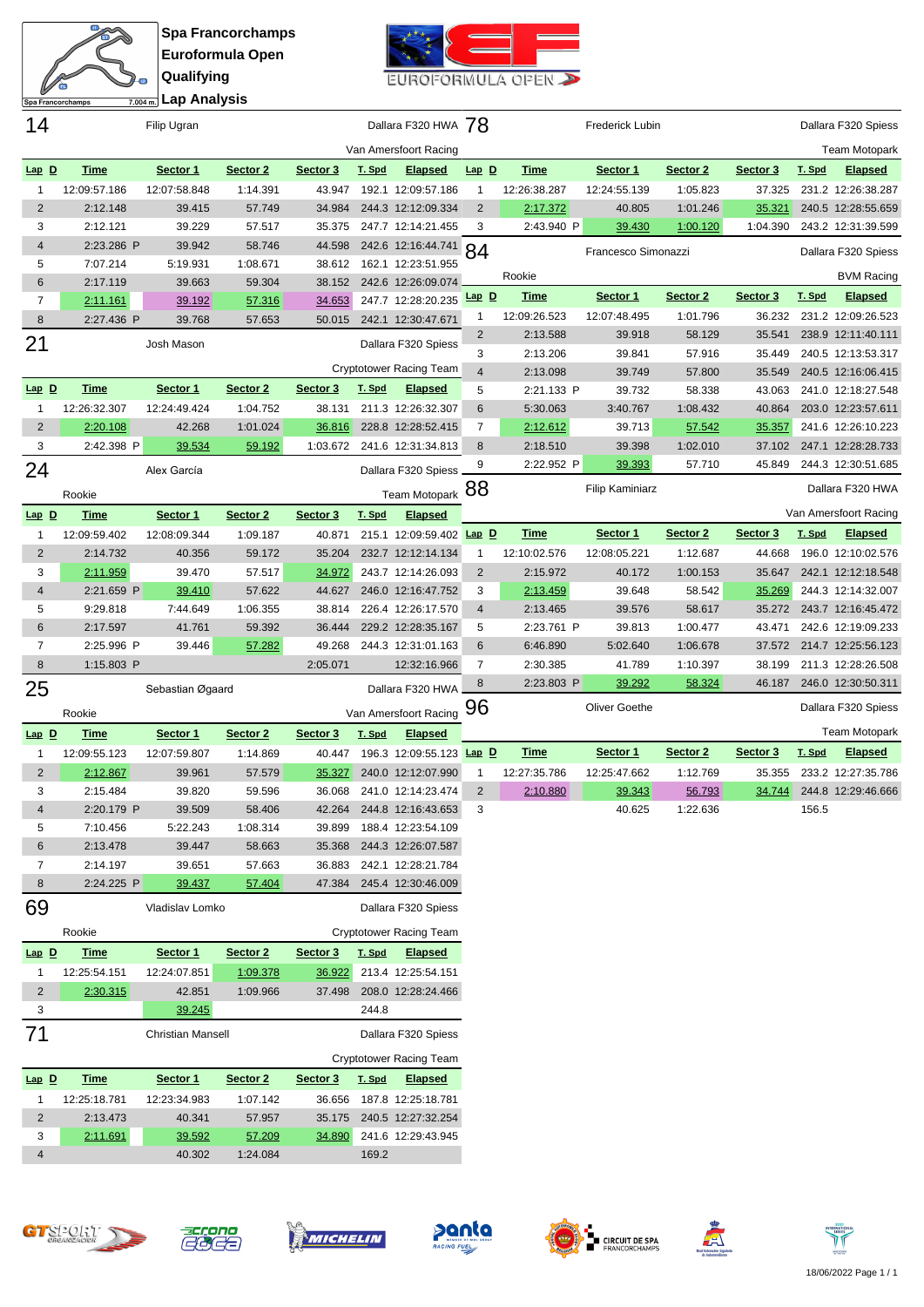$\overline{\mathbf{u}}$ 衙 21 Spa Francorchamps

**Spa Francorchamps Euroformula Open Qualifying Best Sectors Results**



EUROFORMULA OPEN

|                |     | Sector - 1               |           |    | Sector - 2               |           |             | Sector - 3               |             |              |             | <b>Ideal Lap vs Best Lap</b> |                   |                      |     |
|----------------|-----|--------------------------|-----------|----|--------------------------|-----------|-------------|--------------------------|-------------|--------------|-------------|------------------------------|-------------------|----------------------|-----|
|                |     | Clas Nº Driver           | Time N°   |    | <b>Driver</b>            | Time      | $N^{\circ}$ | <b>Driver</b>            | <b>Time</b> | <b>Clas</b>  | $N^{\circ}$ | <b>Driver</b>                | Ideal Lap         | <b>Best Lap Clas</b> |     |
|                |     | 14 Filip Ugran           | 39.192 96 |    | Oliver Goethe            | 56.793    |             | 14 Filip Ugran           | 34.653      |              | 96          | Oliver Goethe                | 2:10.880 2:10.880 |                      |     |
| 2              | 69  | Vladislav Lomko          | 39.245 71 |    | <b>Christian Mansell</b> | 57.209    | 96          | Oliver Goethe            | 34.744      | $\mathbf{2}$ |             | 14 Filip Ugran               |                   | 2:11.161 2:11.161 2  |     |
| 3              | 88  | Filip Kaminiarz          | 39.292 24 |    | Alex García              | 57.282    | 71          | <b>Christian Mansell</b> | 34.890      | 3            |             | 24 Alex García               |                   | 2:11.664 2:11.959    | 4   |
| $\overline{4}$ |     | 96 Oliver Goethe         | 39.343 14 |    | Filip Ugran              | 57.316 24 |             | Alex García              | 34.972      | 4            | 71          | <b>Christian Mansell</b>     |                   | 2:11.691 2:11.691    | -3  |
| 5.             | 84  | Francesco Simonazzi      | 39.393    | 25 | Sebastian Øgaard         | 57.404    | 88          | <b>Filip Kaminiarz</b>   | 35.269      | 5.           | 25          | Sebastian Øgaard             |                   | 2:12.168 2:12.867    | 6   |
| 6              |     | 24 Alex García           | 39.410 84 |    | Francesco Simonazzi      | 57.542 78 |             | <b>Frederick Lubin</b>   | 35.321      | 6            | 84          | Francesco Simonazzi          |                   | 2:12.292 2:12.612    | -5  |
|                | 78. | Frederick Lubin          | 39.430    | 88 | Filip Kaminiarz          | 58.324    | 25          | Sebastian Øgaard         | 35.327      |              | 88          | Filip Kaminiarz              | 2:12.885 2:13.459 |                      |     |
| 8              |     | 25 Sebastian Øgaard      | 39.437 21 |    | Josh Mason               | 59.192    | -84         | Francesco Simonazzi      | 35.357      | 8            | 78          | <b>Frederick Lubin</b>       |                   | 2:14.871 2:17.372    | - 8 |
| 9              | 21  | Josh Mason               | 39.534    | 78 | Frederick Lubin          | 1:00.120  | 21          | Josh Mason               | 36.816      | 9            | 21          | Josh Mason                   |                   | 2:15.542 2:20.108    | 9   |
| $10^{-1}$      | 71  | <b>Christian Mansell</b> | 39.592    | 69 | Vladislav Lomko          | 1:09.378  | 69          | Vladislav Lomko          | 36.922      | 10           | 69          | Vladislav Lomko              |                   | 2:25.545 2:30.315    | 10  |













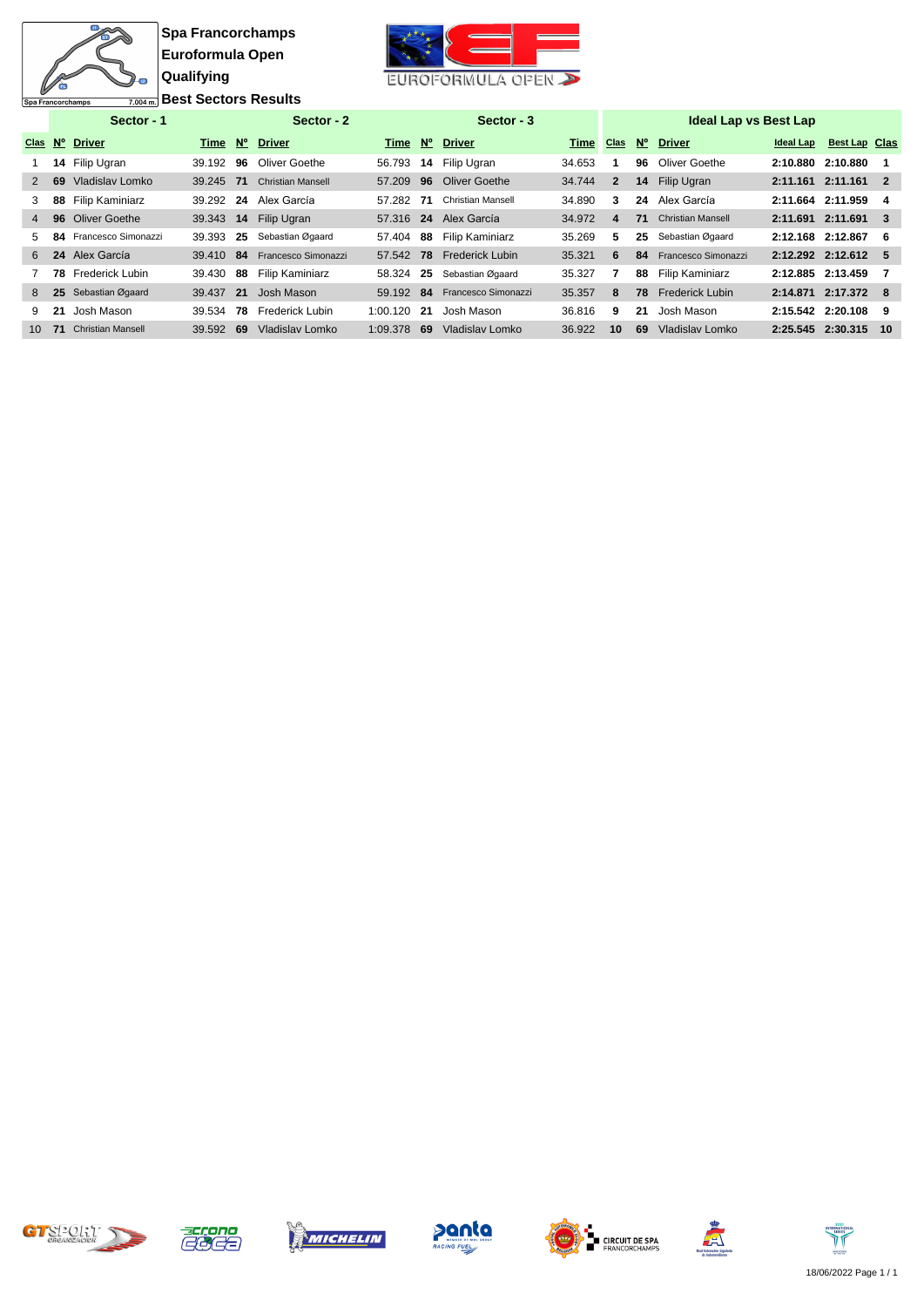

**Spa Francorchamps Euroformula Open Qualifying Best 5 Lap Times**



|                 |             |                          |            |   |     |            |                                |            |                     | <b>Best 1</b> |               | Best 2   |                | Best 3   |     | Best 4   |                | Best 5   |                |
|-----------------|-------------|--------------------------|------------|---|-----|------------|--------------------------------|------------|---------------------|---------------|---------------|----------|----------------|----------|-----|----------|----------------|----------|----------------|
| C <sub>ls</sub> | $N^{\circ}$ | <b>Driver</b>            | <b>Nat</b> |   | Cat | <b>CIs</b> | Team                           | <b>Nat</b> | <b>Vehicle</b>      | Time          | Lap           | Time     | Lap            | Time     | Lap | Time     | Lap            | Time     | Lap            |
|                 | 96          | Oliver Goethe            |            |   |     |            | <b>Team Motopark</b>           |            | Dallara F320 Spiess | 2:10.880 2    |               |          |                |          |     |          |                |          |                |
| 2               | 14          | Filip Ugran              |            |   |     |            | Van Amersfoort Racing          |            | Dallara F320 HWA    | 2:11.161      |               | 2:12.121 | 3              | 2:12.148 | 2   | 2:17.119 | 6              | 2:23.286 | $\overline{4}$ |
| 3               | 71          | <b>Christian Mansell</b> | ăk.        |   |     |            | <b>Cryptotower Racing Team</b> |            | Dallara F320 Spiess | 2:11.691      | 3             | 2:13.473 |                |          |     |          |                |          |                |
| $\overline{4}$  | 24          | Alex García              |            |   | R.  |            | <b>Team Motopark</b>           |            | Dallara F320 Spiess | 2:11.959      | 3             | 2:14.732 | $\overline{2}$ | 2:17.597 | 6   | 2:21.659 | $\overline{4}$ | 9:29.818 | $5^{\circ}$    |
| 5               | 84          | Francesco                |            | 舌 | R   | 2          | <b>BVM Racing</b>              |            | Dallara F320 Spiess | 2:12.612      |               | 2:13.098 | 4              | 2:13.206 | 3   | 2:13.588 | 2              | 2:18.510 |                |
| 6               | 25          | Sebastian Øgaard         |            |   | R.  | 3          | Van Amersfoort Racing          |            | Dallara F320 HWA    | 2:12.867      | $\mathcal{P}$ | 2:13.478 | 6              | 2:14.197 |     | 2:15.484 | 3              | 2:20.179 | $\overline{4}$ |
|                 | 88          | Filip Kaminiarz          |            |   |     |            | Van Amersfoort Racing          |            | Dallara F320 HWA    | 2:13.459      | 3             | 2:13.465 | 4              | 2:15.972 | 2   | 2:23.761 | 5.             | 2:30.385 |                |
| 8               | 78          | <b>Frederick Lubin</b>   | NIZ.<br>द⊠ |   |     |            | <b>Team Motopark</b>           |            | Dallara F320 Spiess | $2:17.372$ 2  |               |          |                |          |     |          |                |          |                |
|                 | 21          | Josh Mason               | ZK         |   |     |            | Cryptotower Racing Team        |            | Dallara F320 Spiess | $2:20.108$ 2  |               |          |                |          |     |          |                |          |                |
| 10              | 69          | Vladislav Lomko          |            |   | R.  | 4          | Cryptotower Racing Team        |            | Dallara F320 Spiess | 2:30.315      |               |          |                |          |     |          |                |          |                |













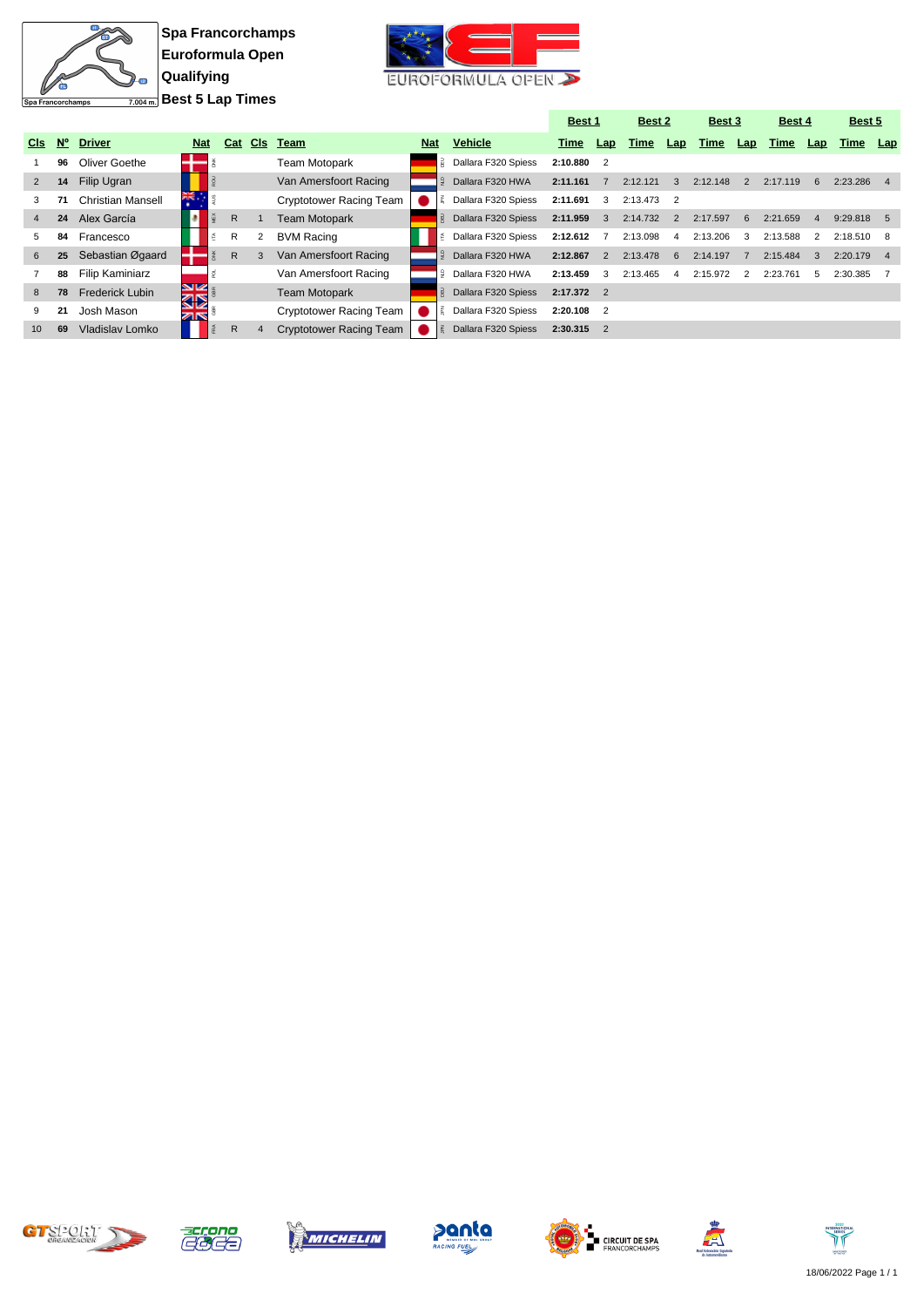

**Spa Francorchamps Euroformula Open Qualifying Best 5 Top Speeds**



|                |             |                          |            |              |     |                                |            |                     | <u>Top 1</u> |              | Top <sub>2</sub> |                | Top 3                                            |                | <u>Top 4</u> |                | Top <sub>5</sub> |    |       |
|----------------|-------------|--------------------------|------------|--------------|-----|--------------------------------|------------|---------------------|--------------|--------------|------------------|----------------|--------------------------------------------------|----------------|--------------|----------------|------------------|----|-------|
| Clas           | $N^{\circ}$ | <b>Driver</b>            | <b>Nat</b> | Cat          | CIs | Team                           | <b>Nat</b> | <b>Vehicle</b>      |              |              |                  |                | Km/h Lap Km/h Lap Km/h Lap Km/h Lap Km/h Lap Avg |                |              |                |                  |    |       |
|                | 14          | Filip Ugran              |            |              |     | Van Amersfoort Racing          |            | Dallara F320 HWA    | 247.7        | 3            | 247.7            |                | 244.3                                            | 2              | 242.6        | 4              | 242.6            | 6  | 245.0 |
| 2              | 84          | Francesco Simonazzi      |            | $\mathsf{R}$ |     | <b>BVM Racing</b>              |            | Dallara F320 Spiess | 247.1        | 8            | 244.3            | 9              | 241.6                                            |                | 241.0        | 5              | 240.5            | 3  | 242.9 |
| 3              | 24          | Alex García              |            | R            |     | Team Motopark                  |            | Dallara F320 Spiess | 246.0        | 4            | 244.3            |                | 243.7                                            | 3              | 232.7        |                | 229.2            | -6 | 239.2 |
| $\overline{4}$ | 88          | <b>Filip Kaminiarz</b>   |            |              |     | Van Amersfoort Racing          |            | Dallara F320 HWA    | 246.0        | $\mathsf{R}$ | 244.3            | $\mathcal{B}$  | 243.7                                            | 4              | 242.6        | 5              | 242.1            |    | 243.7 |
| 5              | 25          | Sebastian Øgaard         |            | R            |     | Van Amersfoort Racing          |            | Dallara F320 HWA    | 245.4        | 8            | 244.8            | 4              | 244.3                                            | 6              | 242.1        |                | 241.0            | 3  | 243.5 |
| 6              | 69          | Vladislav Lomko          |            | $\mathsf{R}$ |     | <b>Cryptotower Racing Team</b> |            | Dallara F320 Spiess | 244.8        | 3            | 213.4            |                | 208.0                                            | $\overline{2}$ |              |                |                  |    | 222.1 |
|                | 96          | Oliver Goethe            |            |              |     | Team Motopark                  |            | Dallara F320 Spiess | 244.8        | 2            | 233.2            |                | 156.5                                            | 3              |              |                |                  |    | 211.5 |
| 8              | 78          | <b>Frederick Lubin</b>   | NZ<br>ସ⊠   |              |     | <b>Team Motopark</b>           |            | Dallara F320 Spiess | 243.2        | 3            | 240.5            | 2              | 231.2                                            |                |              |                |                  |    | 238.3 |
| 9              | 21          | Josh Mason               |            |              |     | Cryptotower Racing Team        |            | Dallara F320 Spiess | 241.6        | 3            | 228.8            | $\mathcal{P}$  | 211.3                                            |                |              |                |                  |    | 227.2 |
| 10             | 71          | <b>Christian Mansell</b> | <b>NAT</b> |              |     | <b>Cryptotower Racing Team</b> |            | Dallara F320 Spiess | 241.6        | 3            | 240.5            | $\overline{2}$ | 187.8                                            |                | 169.2        | $\overline{4}$ |                  |    | 209.8 |













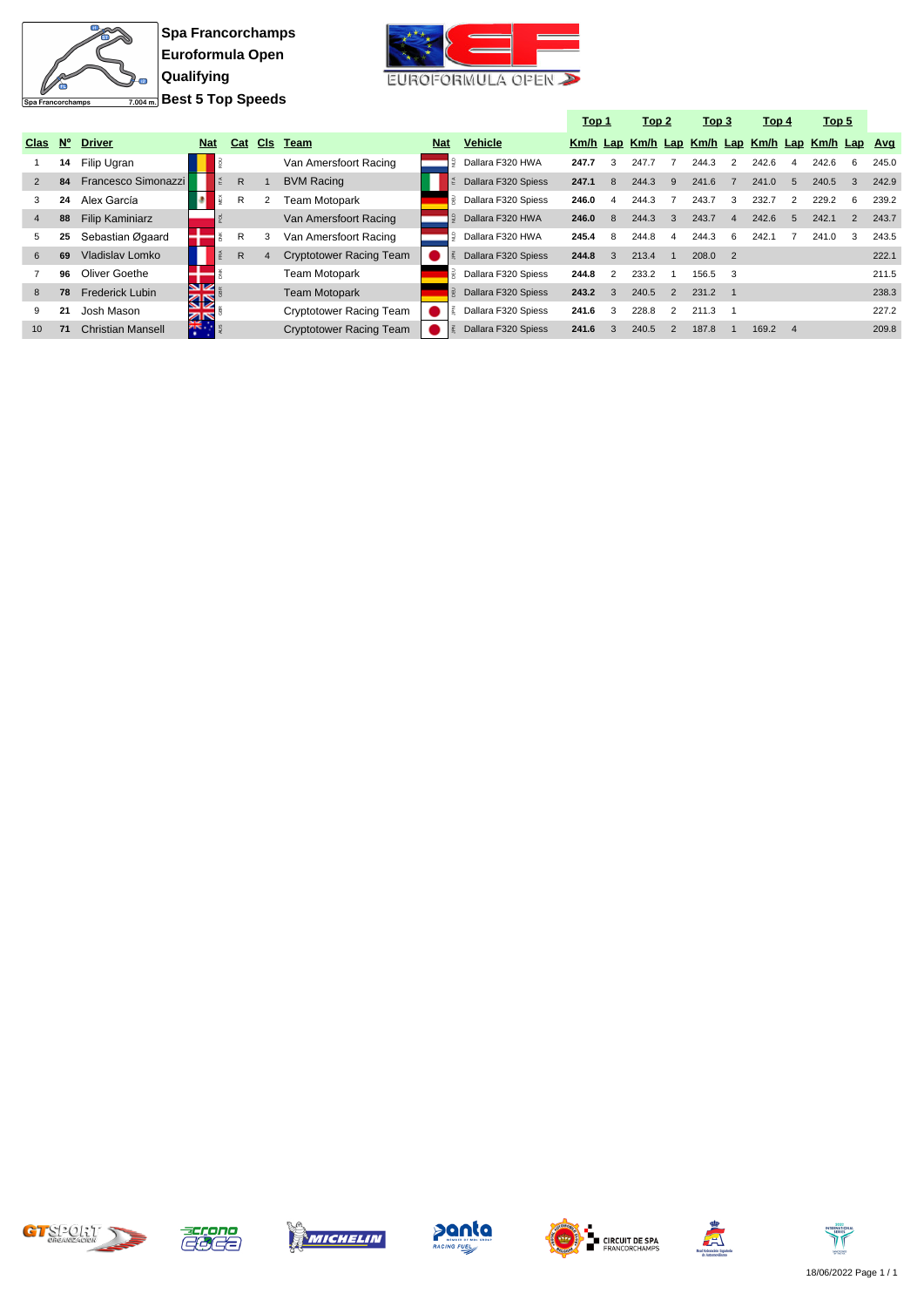**Spa Francorchamps Euroformula Open Qualifying**

 $\overline{11}$ 衙

Spa Francorchamps

 $\overline{2}$ 



**Fastest Laps Sequence**

| <b>Lap</b> | <b>Time of Dav</b> | <b>Session Time</b> | $N^{\circ}$ | <b>Driver</b>          | <b>Nat</b> | Cat | Team                  | <b>Nat</b> | <b>Vehicle</b>      | Time     | Km/h  |
|------------|--------------------|---------------------|-------------|------------------------|------------|-----|-----------------------|------------|---------------------|----------|-------|
|            | 12:11:40.111       | 4:40.111            |             | 84 Francesco Simonazzi |            | R   | <b>BVM Racing</b>     |            | Dallara F320 Spiess | 2:13.588 | 188.7 |
|            | 12:12:07.990       | 5:07.990            | 25          | Sebastian Øgaard       |            | R   | Van Amersfoort Racing |            | Dallara F320 HWA    | 2:12.867 | 189.7 |
| 2          | 12:12:09.334       | 5:09.334            | 14          | Filip Ugran            |            |     | Van Amersfoort Racing |            | Dallara F320 HWA    | 2:12.148 | 190.8 |
|            | 12:14:21.455       | 7:21.455            |             | 14 Filip Ugran         |            |     | Van Amersfoort Racing |            | Dallara F320 HWA    | 2:12.121 | 190.8 |
| 3          | 12:14:26.093       | 7:26.093            | 24          | Alex García            |            | R   | <b>Team Motopark</b>  |            | Dallara F320 Spiess | 2:11.959 | 191.0 |
|            | 12:28:20.235       | 21:20.235           |             | 14 Filip Ugran         |            |     | Van Amersfoort Racing |            | Dallara F320 HWA    | 2:11.161 | 192.2 |
|            | 12:29:46.666       | 22:46.666           | 96          | Oliver Goethe          |            |     | <b>Team Motopark</b>  |            | Dallara F320 Spiess | 2:10.880 | 192.6 |











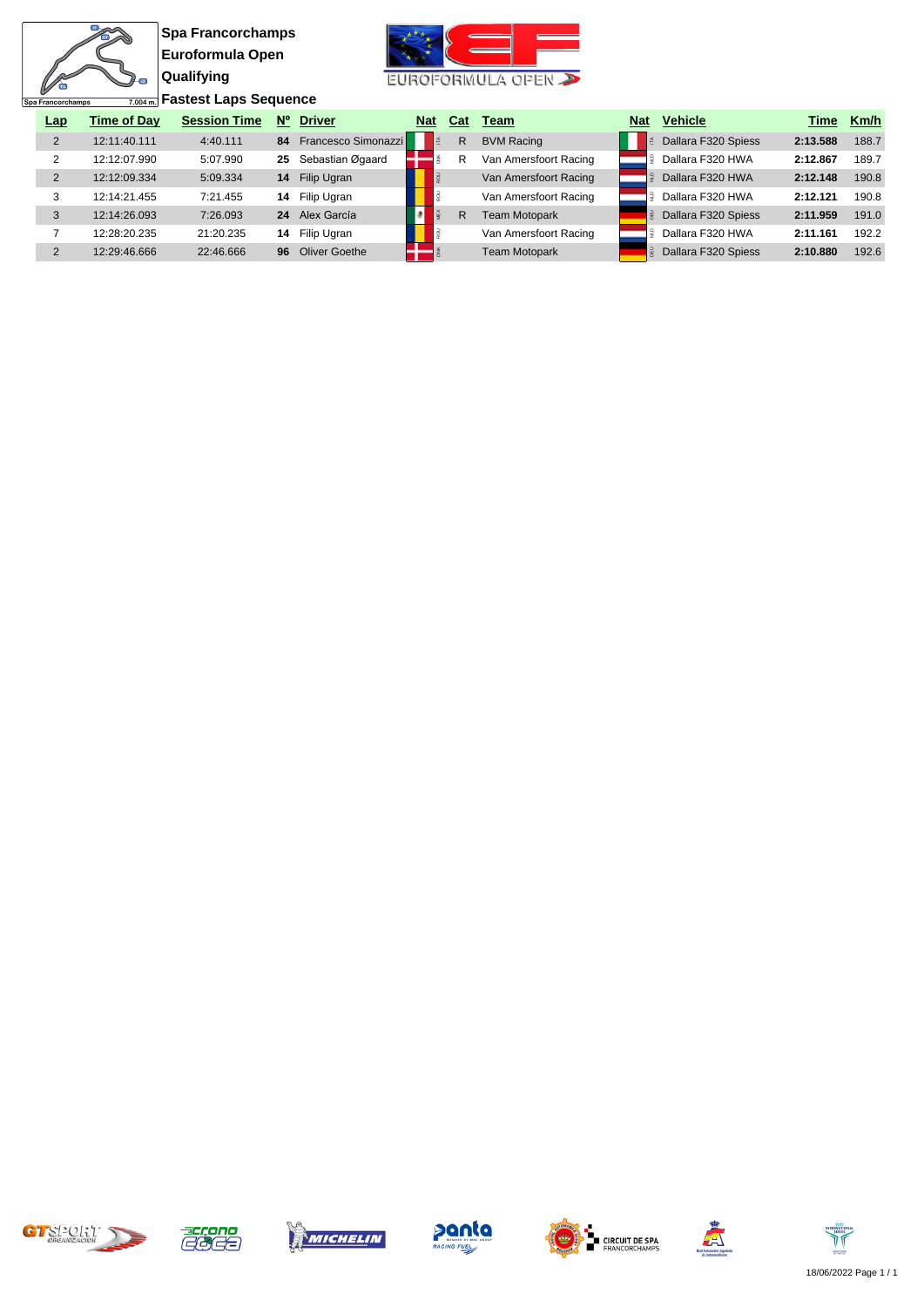|    |                               |                         |                |   | <b>Spa Francorchamps</b>        |            |   |                     |                         |
|----|-------------------------------|-------------------------|----------------|---|---------------------------------|------------|---|---------------------|-------------------------|
|    |                               | Euroformula Open        |                |   |                                 |            |   |                     |                         |
|    |                               | Qualifying              |                |   |                                 |            |   | EUROFORMULA OPEN    |                         |
|    | 7.004 m.<br>Spa Francorchamps |                         |                |   | <b>Event Best Maximum Speed</b> |            |   |                     |                         |
|    | Nº Driver                     | <b>Nat</b>              | Cat            |   | Clas Team                       | <b>Nat</b> |   | <b>Vehicle</b>      | <b>Km/h Session</b>     |
|    | 14 Filip Ugran                |                         |                |   | Van Amersfoort Racing           |            | å | Dallara F320 HWA    | 251.1 Free Practice - 2 |
|    | 88 Filip Kaminiarz            |                         |                |   | Van Amersfoort Racing           |            |   | Dallara F320 HWA    | 247.7 Free Practice - 2 |
| 78 | Frederick Lubin               | NK<br>ar                |                |   | Team Motopark                   |            |   | Dallara F320 Spiess | 247.7 Free Practice - 2 |
|    | 84 Francesco Simonazzi        |                         | R 1            |   | <b>BVM Racing</b>               |            |   | Dallara F320 Spiess | 247.1 Qualifying        |
| 96 | Oliver Goethe                 |                         |                |   | Team Motopark                   |            |   | Dallara F320 Spiess | 246.0 Free Practice - 2 |
|    | 25 Sebastian Øgaard           |                         | R <sub>2</sub> |   | Van Amersfoort Racing           |            |   | Dallara F320 HWA    | 246.0 Free Practice - 2 |
|    | 24 Alex García                |                         | R.             | 3 | <b>Team Motopark</b>            |            |   | Dallara F320 Spiess | 246.0 Qualifying        |
| 69 | Vladislav Lomko               |                         | $R \quad 4$    |   | <b>Cryptotower Racing Team</b>  |            |   | Dallara F320 Spiess | 244.8 Free Practice - 2 |
| 71 | <b>Christian Mansell</b>      | 大学                      |                |   | Cryptotower Racing Team         |            |   | Dallara F320 Spiess | 244.3 Free Practice - 1 |
| 21 | Josh Mason                    | <b>SK</b><br><b>zis</b> |                |   | <b>Cryptotower Racing Team</b>  |            |   | Dallara F320 Spiess | 242.6 Free Practice - 1 |













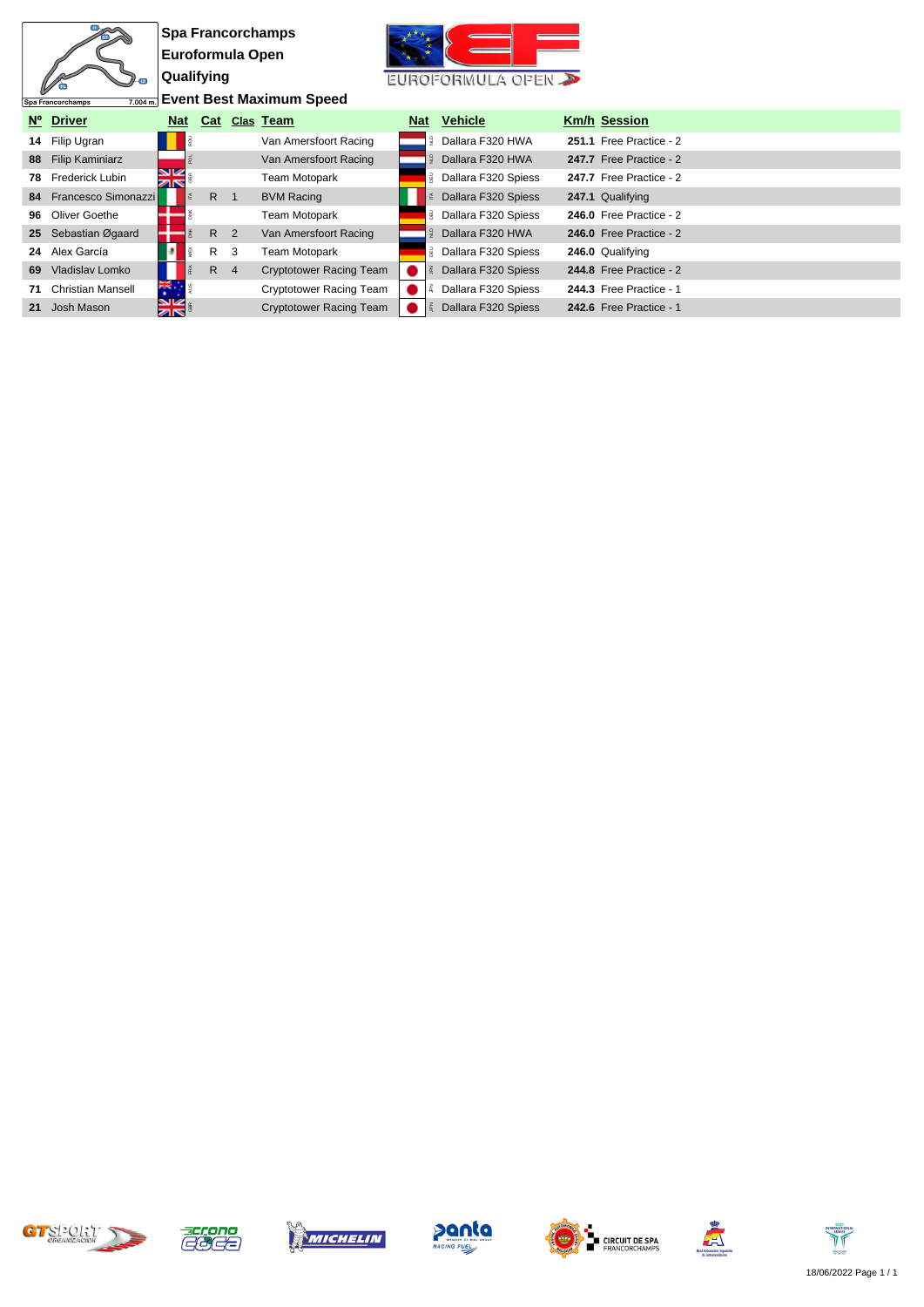

**Spa Francorchamps Euroformula Open Qualifying Pit Stop Analysis**



Spa Francorchamps 14 Filip Ugran **Filip Ugran** Dallara F320 HWA

|           |              |                                        |                 |                 | Van Amersfoort Racing |                      |       |
|-----------|--------------|----------------------------------------|-----------------|-----------------|-----------------------|----------------------|-------|
| N°        | In Day Time  | In Time                                | <b>Out Time</b> | <b>Pit Time</b> | T. Pit Time           | Handicap             | Diff. |
| 1         | 12:16:39.590 | 12:16:39.590                           | 12:21:24.145    | 4:44.555        | 4:44.555              |                      |       |
| 24        |              | Alex García                            |                 |                 |                       | Dallara F320 Spiess  |       |
|           | Rookie       |                                        |                 |                 |                       | <b>Team Motopark</b> |       |
| <b>N°</b> | In Day Time  | In Time                                | <b>Out Time</b> | <b>Pit Time</b> | T. Pit Time Handicap  |                      | Diff. |
|           |              | 12:16:41.165 12:16:41.165 12:23:52.642 |                 | 7:11.477        | 7:11.477              |                      |       |
| 25        |              | Sebastian Øgaard                       |                 |                 |                       | Dallara F320 HWA     |       |
|           | Rookie       |                                        |                 |                 | Van Amersfoort Racing |                      |       |
|           |              |                                        |                 |                 |                       |                      |       |
| <b>N°</b> | In Day Time  | In Time                                | <b>Out Time</b> | <b>Pit Time</b> | T. Pit Time Handicap  |                      | Diff. |
|           |              | 12:16:38.358 12:16:38.358 12:21:25.758 |                 | 4:47.400        | 4:47.400              |                      |       |
|           |              | Francesco Simonazzi                    |                 |                 |                       | Dallara F320 Spiess  |       |
| 84        | Rookie       |                                        |                 |                 |                       | <b>BVM Racing</b>    |       |
| N°        | In Day Time  | In Time                                | <b>Out Time</b> | <b>Pit Time</b> | T. Pit Time           | Handicap             | Diff. |
|           | 12:18:21.631 | 12:18:21.631                           | 12:21:28.439    | 3:06.808        | 3:06.808              |                      |       |
| 88        |              | <b>Filip Kaminiarz</b>                 |                 |                 |                       | Dallara F320 HWA     |       |
|           |              |                                        |                 |                 | Van Amersfoort Racing |                      |       |
| N°        | In Day Time  | In Time                                | <b>Out Time</b> | <b>Pit Time</b> | T. Pit Time           | Handicap             | Diff. |

1 12:19:03.616 12:19:03.616 12:23:32.840 4:29.224 4:29.224